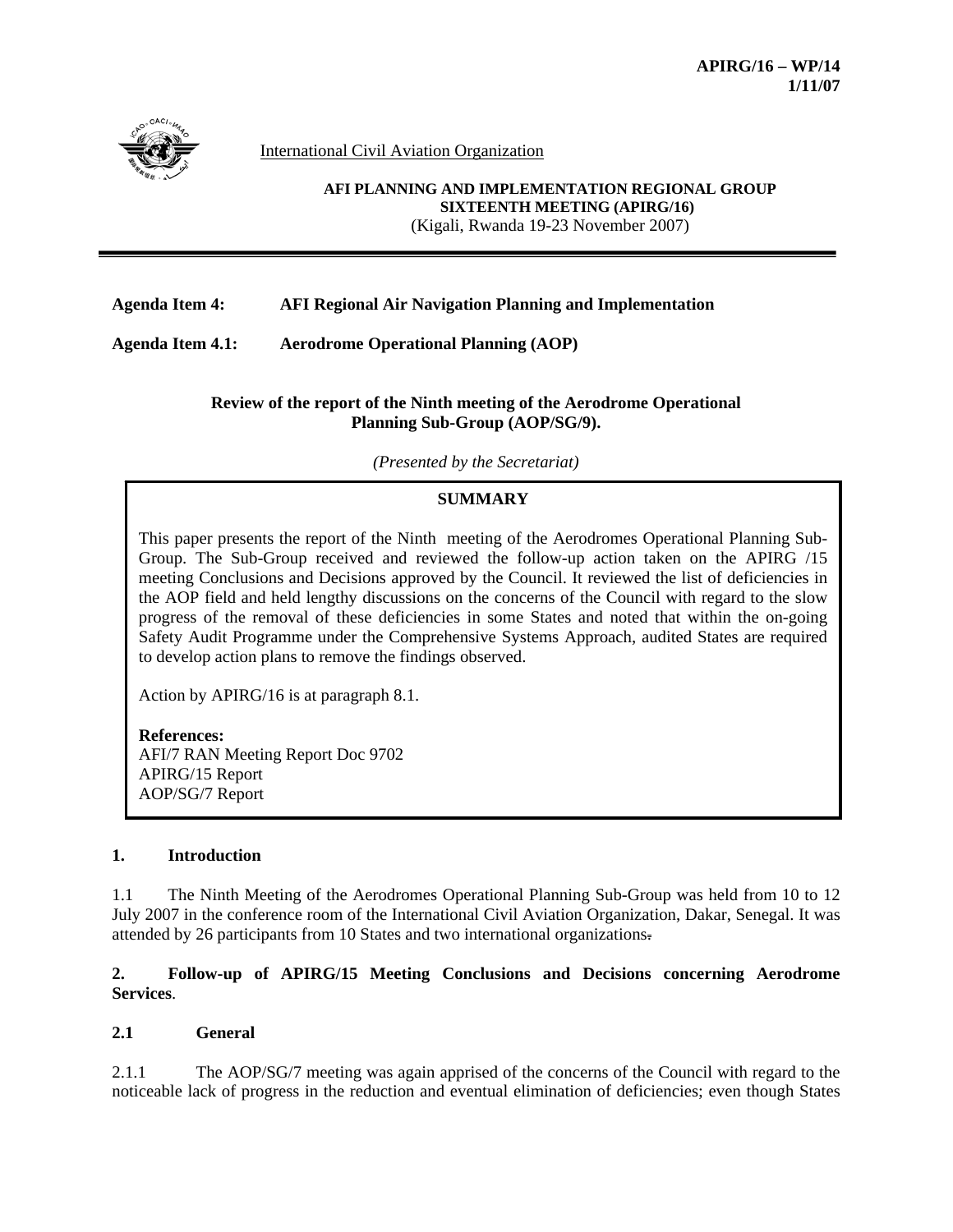these shortcomings.

#### **2.2 Bird hazard reduction**

2.2.1 The meeting acknowledged the substantial progress made by various States as a result of emphasis being put on the conduct of ornithological studies before deciding on the measures to avert the problem. Bird hazard control units have been established at several airports with varying level of resources based on the seriousness of the problem. Environmental management within the aerodrome and its environs has been recognized as a necessary tool towards effective reduction of the hazard. Nevertheless, it was evident that more effort needs to be deployed as bird strikes are still recorded. Neighbouring States were advised to consider cooperative arrangements where possible to deal with the hazard especially in those cases where migratory birds were the predominant culprit and where because of the geographical realities of the States, such birds could traverse from one State to the other in a short time

2.2.2 With regard to reporting of bird strikes to the ICAO Bird Strike Information System (IBIS), it was agreed that the situation had not improved and that States must be reminded to put in place effective reporting systems not only for purposes of their own risk assessment but also for their required input to the global database. The meeting therefore reaffirmed the relevance of APIRG/15 *Conclusion 15/1: Bird hazard control and reduction* and developed the following draft conclusion.

**Draft Conclusion AOP/SG 7/1. Cooperative approach in conducting ornithological studies.** 

# **That neighbouring States should where appropriate and possible, consider cooperative arrangement in the conduct of the ornithological studies.**

#### **2.3 Rescue and fire fighting services (RFFS)**

2.3.1 The meeting noted that the number of international airports which do not have the required level of protection, as indicated in the AFI Facilities and Services Implementation Document (FASID) has reduced. In addition there has been a corresponding improvement on the provision of the necessary rescue tools and equipment and protective material.

2.3.2 The meeting noted that although airports recognize that the strategic objective of the rescue and fire fighting service is saving lives, it is ironical that at some airports, not sufficient resources are allocated towards training, developing, maintaining and facilitation of the staff to be able to achieve that objective. This is more prevalent at airports located close to large bodies of water. The meeting underscored the need for States' regulating authorities to develop appropriate regulations to govern the RFFS' needs for such aerodromes, which are many in the AFI Region. Airports close to marshy and mangrove areas were advised to consult the guidance material developed by ICAO and other civil aviation authorities to determine the effective, efficient and appropriate facilities and equipment. In addition such States should negotiate and enter in memoranda of understanding with other public and private agencies that have facilities that could be used for such purposes like the navy, yatch clubs, marine services etc.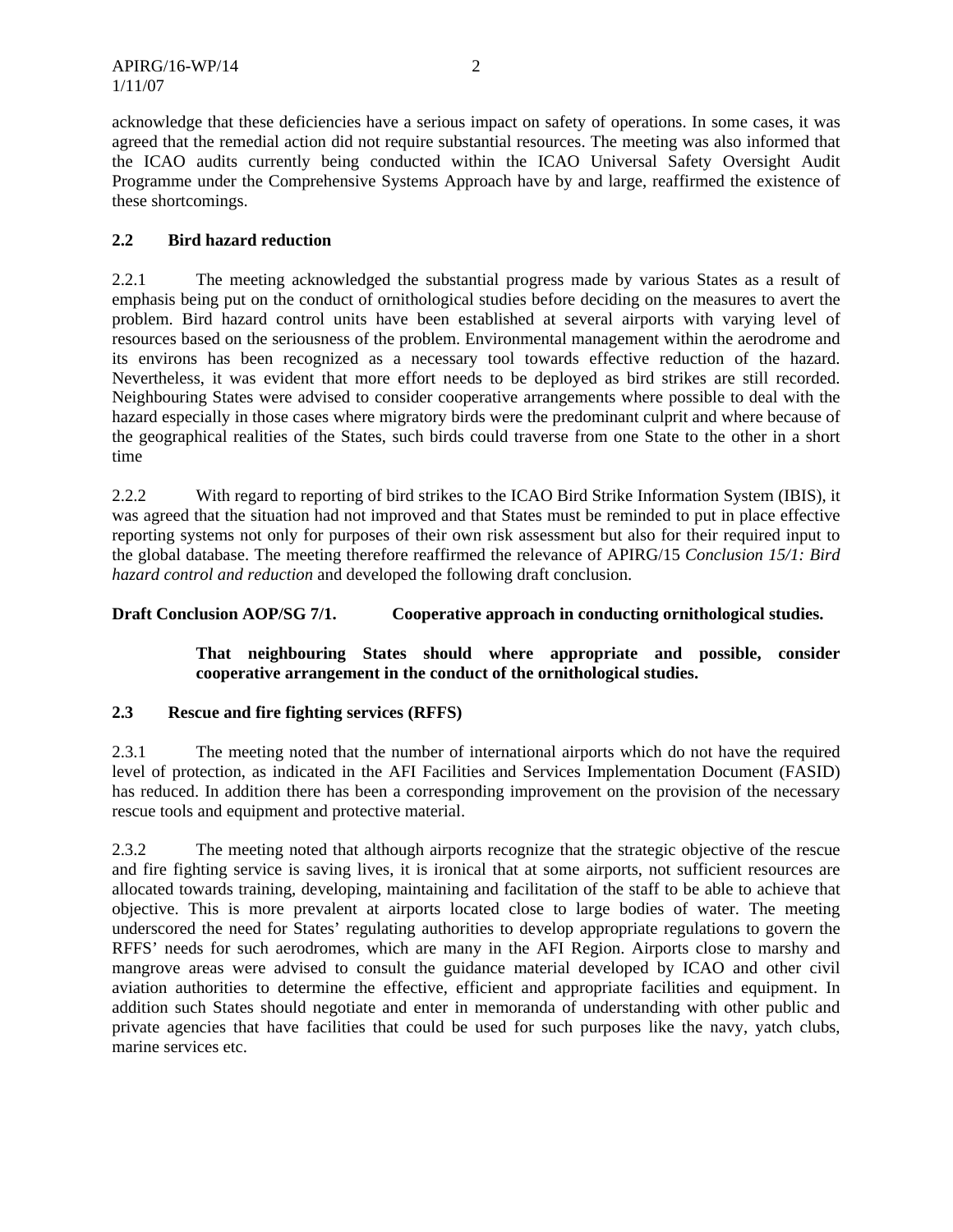2.3.3 In regard to the issue of RFFS staff strength, the meeting reiterated the need for States to develop appropriate regulations to address issues such as RFFS staff selection criteria, training curriculum and certification, and requirements for periodic medical examination.

2.3.4 In light of the above considerations, the meeting reaffirmed the relevance of the APIRG/15 Conclusion 15/2 - *Rescue and fire fighting services (RFFS)* and developed the following draft conclusion.

## **Draft Conclusion AOP/SG7/2. Rescue and fire fighting equipment for difficult terrain**

**That States which have aerodromes located close to large bodies of water or marshy land or mangrove areas should develop the appropriate minimum rescue and fire fighting facilities considered necessary taking into account the critical aircraft and corresponding physical topography at the airport in question.** 

#### 2.4 **Aerodrome Emergency Plan (AEP)**

2.4.1 The meeting noted that there wasn't a substantial improvement on the implementation of this requirement. The integrity of the AEPs, where they exist, was questionable and at many airports only draft AEPs were available for a curiously long time. It was also not quite evident why there was this state of affairs as this activity did not require substantial financial allocations. The meeting observed that in some cases no full-scale emergency exercise had been conducted for a long time and when conducted it was doubtful if they were indeed full-scale. On some occasions, these exercises were not followed up by an elaborate critique and feedback session and eventual amendment of the AEP. Subsequent to the APIRG/15 Conclusion 15/3, some States have invited the participation of ICAO and where it was possible; the contribution of ICAO has been much appreciated. The meeting therefore reaffirmed the relevance of APIRG Conclusion 15/3 and further developed the following draft conclusion:-

## **Draft Conclusion AOP/SG 7/3: Aerodrome emergency plans**

#### **That:**

- **1) States consider the organization of local workshops with all services and organizations concerned in order to facilitate coordination, finalization and approval of their aerodrome emergency plans;**
- **2) All States, which have not done so, should ensure that all international aerodromes in that State develop an approved aerodrome emergency plan by 01st January 2008.**
- 3) Both the ESAF and WACAF Regional Offices shall conduct a survey in February 2008 to ascertain which airports will still have not implemented this requirement and call a meeting with these States to further discuss this issue.

# **2.5 Aerodrome certification**

2.5.1 The meeting was informed that there was low level of implementation of the requirement for aerodrome certification. It being a subject of major importance, it was discussed as a separate Agenda Item 4.

#### 2.6 **Review of deficiencies in the AOP field**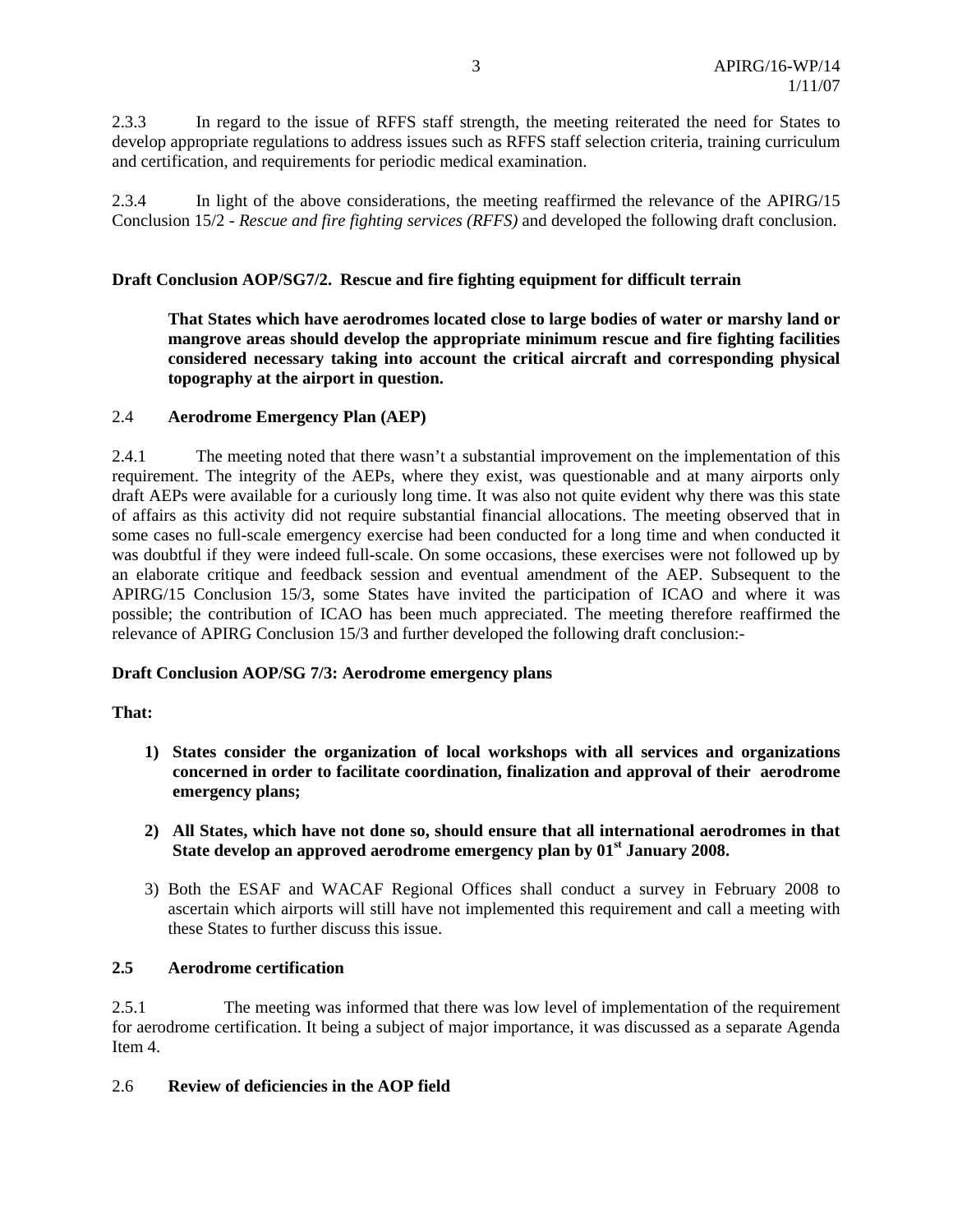2.6.1 The meeting noted the efforts made by States to reduce the deficiencies. However, because of the new requirement to certify aerodromes, which has not been effectively implemented, the list of deficiencies has increased. In view of the serious concerns raised by the ICAO Council on the lack of progress in the elimination of deficiencies, the subject was discussed in detail as Agenda Item 2.

# 2.7 **Participation at future AOP/SG meetings.**

2.7.1 The meeting re-emphasized that, in order to ensure efficiency and effectiveness at future meetings, States should consider including participants in their delegations who were at previous meetings so that there would be no repeat discussions of the items on the agenda. The meeting therefore reaffirmed the relevance of APIRG Conclusion 15/8: *Continuity of participation at AOP/SG meetings.*

# **3. Review of deficiencies in the AOP field**

3.1 The Sub-group noted that the Secretariat had created a regional database on deficiencies and attempts to maintain it up-to-date through the various sources available, including IATA and IFALPA. The meeting emphasized the need to validate the deficiencies raised and the need to make the database accessible to the States. The Sub-group reminded States to systematically inform the Secretariat on the corrective actions they take and reply to letters sent by the Secretariat for validation of deficiencies so that the database can be kept reliable.

3.2. The Sub-group then reviewed the list of deficiencies in the AOP field extracted from the database and noted with satisfaction the efforts made by some States to eliminate certain deficiencies in spite of the scarcity of resources. With respect to aerodrome fencing efforts made by many States including Côte d'Ivoire, Equatorial Guinea and Nigeria to provide their aerodromes with adequate fences were noted and encouraged. As regards emergency plans, however, the meeting acknowledged that most of the AEPs have remained in draft form for a long time. After discussions and clarification of the aerodrome operator's responsibilities, the meeting outlined the need, based on Senegal and the Gambia experience, to expedite the finalization and approval of AEPs through the conduct of local workshops with all the Stakeholders.. The meeting set a deadline of  $1<sup>st</sup>$  January 2008 for the elimination of this deficiency. The Secretariat was mandated to follow-up on the progress.

3.3. Concerning pavement strength deficiencies, the meeting acknowledged that complete rehabilitation of runways was, in many States beyond the responsibility and means of airport operators, given the high cost involved, and urged concerned States to give priority to the allocation of the necessary resources needed for planned maintenance programmes. Efforts being done or have been done in many States such as Equatorial Guinea, Ethiopia, the Gambia, Kenya, Niger, Nigeria, Rwanda, Tanzania,, Zambia and Zimbabwe were noted and encouraged.

3.4. With respect to power supply, the need for negotiation with the power supply providers to supply the airport from at least two different sources and to give the airport the necessary priority, was emphasized. The progress being made in ASECNA States to reduce the switch-over time was also noted.

3.5. The lack of determination and reporting of runway pavement bearing strength and friction characteristics was also discussed as well as the inconsistencies of the AIPs with respect to the corresponding data. The meeting noted difficulties facing many States to acquire the appropriate equipment for measuring these characteristics and recommended that States should consider cooperative arrangement for acquiring such equipment. The meeting also agreed that provisions should be taken by CAAs to ensure the accuracy of the related information and other aerodrome data published in the AIP.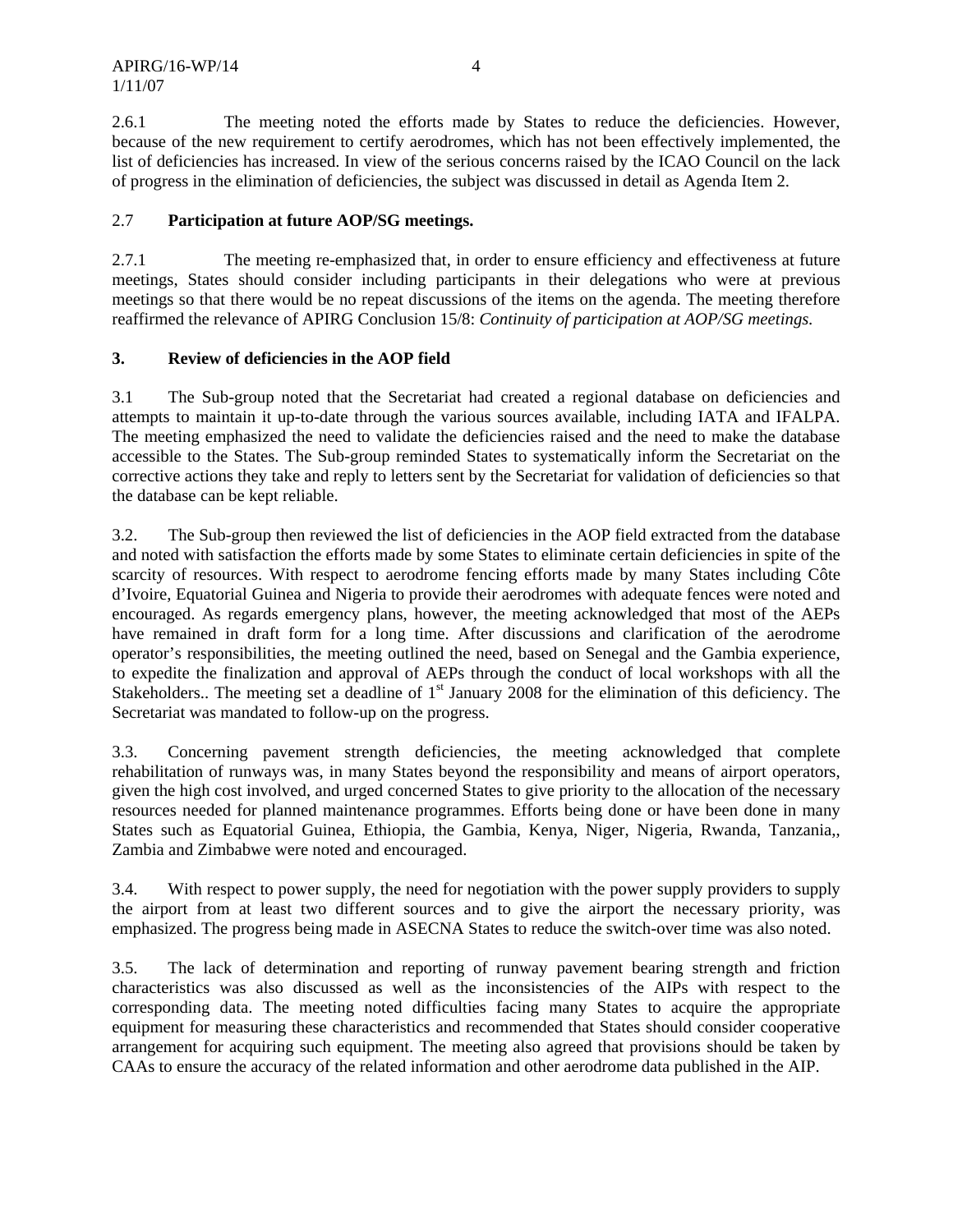3.6 On the whole, the Sub-group was reminded of the concern expressed by ALLPIRG/5, the Air Navigation Commission and the ICAO Council about persistent deficiencies, in particular those impairing safety. The meeting agreed that priority should be given by States to eliminate the most common and persistent deficiencies. Therefore the meeting developed the following draft Conclusion:

## **Draft Conclusion AOP/7/4: Cooperative approach for the evaluation of runway strength and measurement of runway friction characteristics**

## **That neighbouring States consider cooperative arrangements for activities related to pavement strength evaluation and surface friction characteristics measurement, including the acquisition of associated equipment if considered appropriate.**

3.7. The attention of the sub-group was drawn on ALLPIRG/5 Conclusion 5/15 that calls for implementation of "last resort action" when efforts to eliminate deficiencies prove unsuccessful after exhausting all alternatives. The last resort action consists of development of an alternate facility/procedure in the ANP and if not feasible, States, users and ICAO should be provided with an analysis concerning the risk associated with such a deficiency.

3.8. Finally the meeting also discussed the case of airports listed in the ANP which are not used or planned to be used for regular international flights and are therefore poorly equipped. This, to some extent contributes to the long list of deficiencies which remain unresolved for a long time. The meeting therefore reaffirmed the relevance of APIRG Conclusions 12/56, 12/57, 12/58 and 14/56 and formulated the following draft Conclusion:

# **Draft Conclusion AOP/7/5: Review of the list of international airports in the AFI ANP**

**That States should make a review of the list of airports included in the AFI ANP and FASID and propose appropriate amendments, including the removal from the Plan of airports not used or planned to be used for international operations, based on actual and projected aviation activities.** 

# **4: The ICAO Universal Safety Oversight Audit Programme – Comprehensive Systems Approach: Lessons learnt so far**

4.1. The meeting discussed the progress achieved by the USOAP programme under the comprehensive systems approach which was launched in January 2005 and acknowledged the preparatory works achieved by ICAO including the publication of guidance material contained in Doc. 9734 (Part I and II), and the training provided to States' coordinators as well as ICAO auditors and seconded auditors designated by States. With respect to States inputs, the meeting noted with satisfaction that most States have submitted their SAAQs and CCs required for the audits preparation and urged States which have not done so to provide ICAO with the necessary data either with hard copies or online using the dedicated website created by ICAO for this purpose.

4.2. At the time of the meeting, it was noted that 18 AFI States have been audited and a number of reports are already available. The meeting noted with concern, the low level of implementation of the eight critical elements and this is reflected in common findings such as:

i.) outdated primary legislation not reflecting the current civil aviation situation or not establishing a civil aviation authority with the necessary manpower (quality and quantity) and vested with necessary regulatory and enforcement powers, including for issuing, suspending or cancelling aerodrome certificates;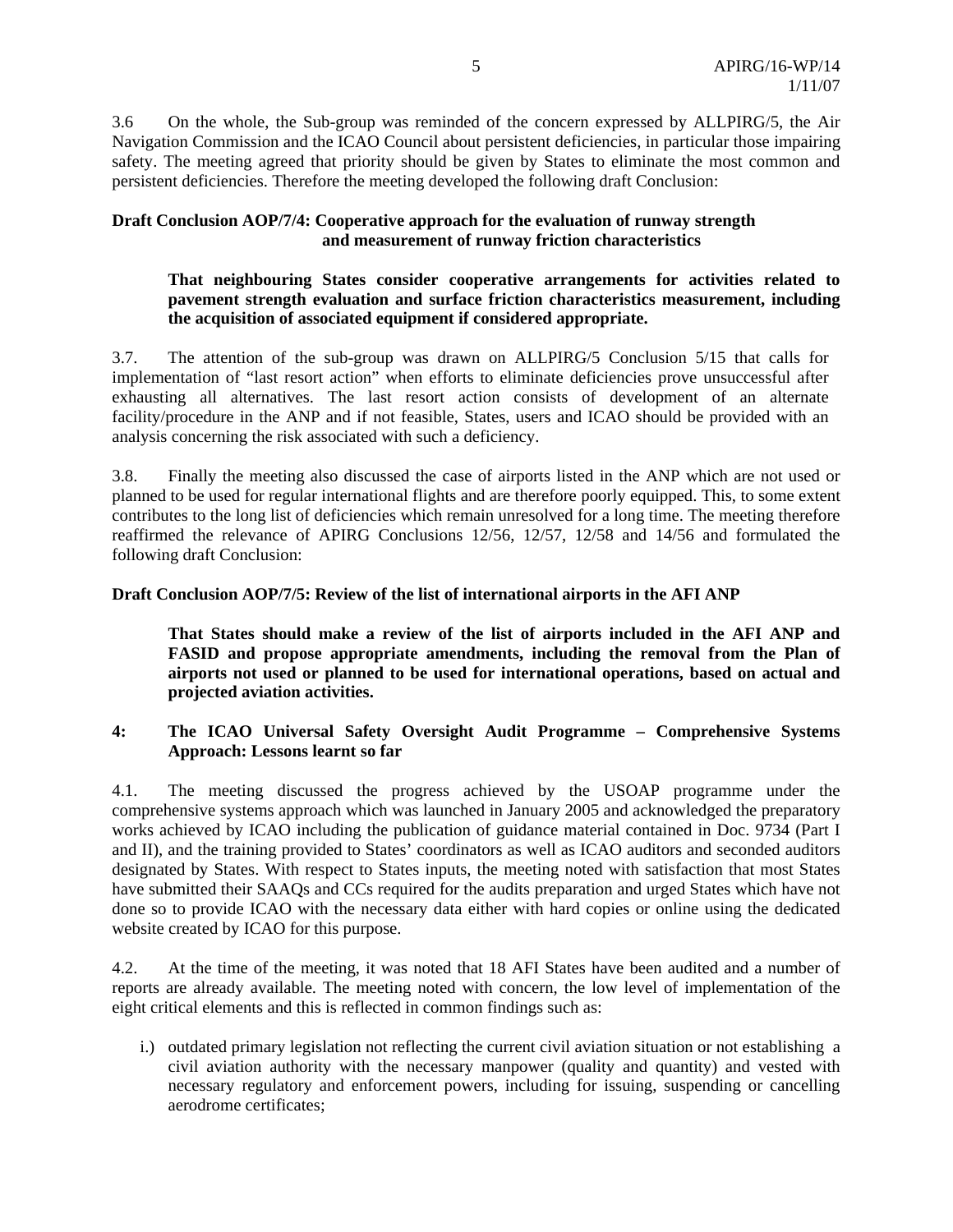- ii.) the absence of specific operating regulations causing the effectiveness of the Annex 14 SARPS and prescribing the conditions and criteria for the certification of aerodromes;
- iii.) the lack of a dedicated entity within the CAA tasked with aerodrome regulation and certification, or when this entity exists, inadequate staffing due to difficulties in attracting and retaining qualified personnel and /or of inadequate technical staff job descriptions covering all the fields of expertise required for aerodrome certification and continuing surveillance.
- iv.) the lack of a training programme, and implementation of the same, taking into account technical staff training requirements for the various levels of aerodrome inspector functions.
- v.) the lack of guidance material intended for aerodrome operators and for regulatory technical staff,
- vi.) the lack of an aerodrome inspector's handbook outlining the inspection methodology and procedures, including checklists,
- vii) non-implementation of aerodrome certification and safety management requirements and status of certification of aerodromes not published in the AIP, and
- viii) the lack of an inspection programme to ensure continuing surveillance and a methodology to address safety concerns identified during inspections, including exceptions and enforcement procedures.

4.3 The meeting noted the initiatives being taken within regional groupings such as the ASECNA, the COSCAPs, EAC (CASSOA) and the SADC to better prepare States for auditing and to assist States address some of the critical findings.

4.4 In view of the foregoing, the meeting developed the following draft Conclusions:

## **Draft Conclusion AOP/7/6: Preparation of States for the safety oversight audits**

#### **That:**

- **1) States which have not done so, as a matter of urgency, take appropriate measures to provide ICAO with their SAAQs and CCs, using where possible online facilities provided by ICAO on a dedicated Website.**
- **2) States be encouraged to exchange information between audited and non-audited States to assist the latter in their preparation.**
- **3) ICAO further assist States in training national auditors/Inspectors.**

#### **5: Status of implementation of Annex 14 requirements: Aerodromes certification and safety management system.**

5.1. The meeting recalled Annex 14, Volume I provisions for certified aerodromes to have in operation a safety management system (SMS). The meeting further noted the harmonization, through Amendment 8, which became applicable from 23 November 2006, of the safety management requirements in Annex 14, Volume I, with those of Annex 6 — *Operation of Aircraft* and Annex 11 — *Air Traffic Services*, and the new section requiring States to establish a safety programme and an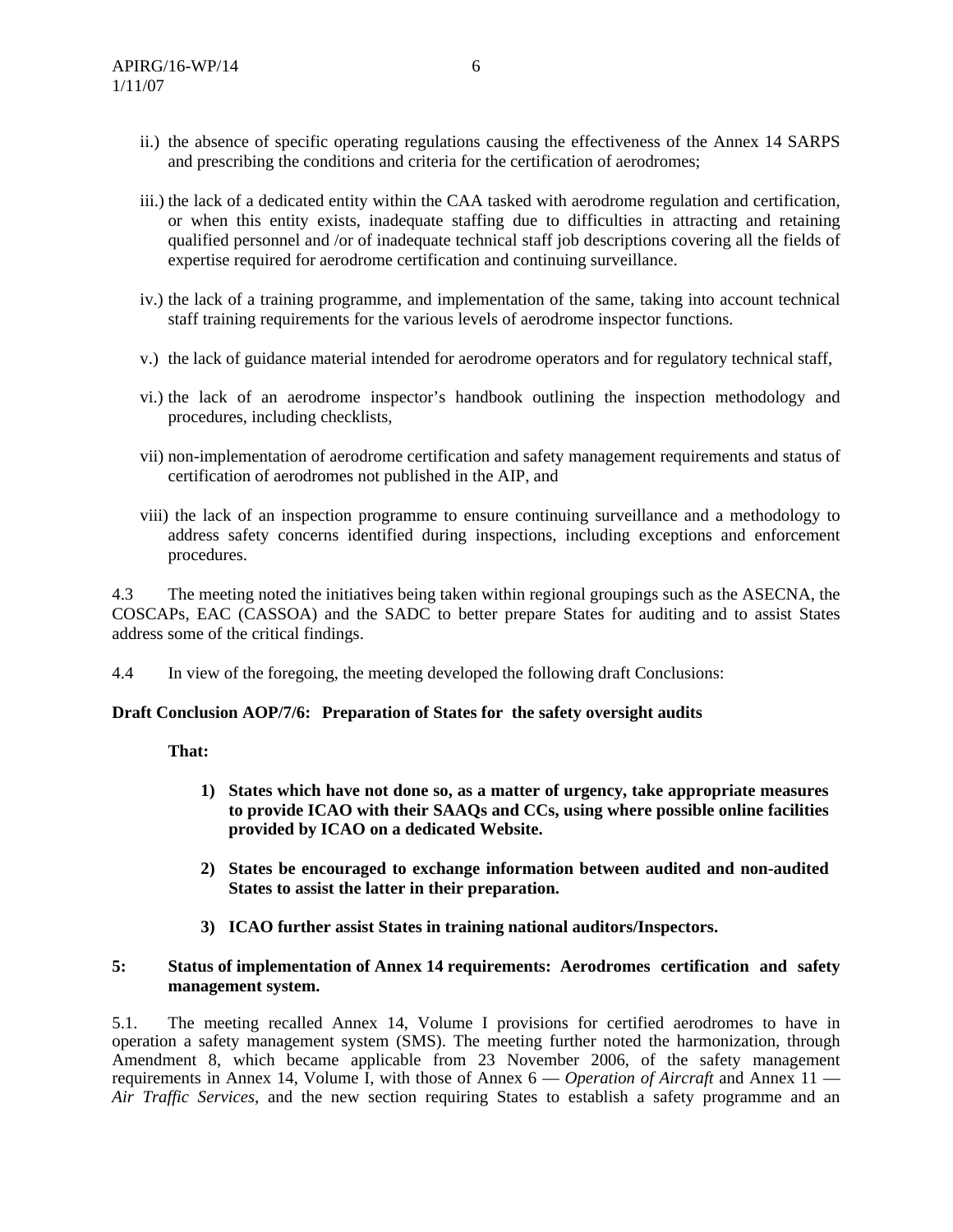acceptable level of safety, as well as the implementation, by the aerodrome operator, of a safety management system at a certified aerodrome.

5.2. In reviewing the status of implementation of the requirements for aerodrome certification and SMS, the meeting noted the survey carried out by ICAO Secretariat through the Regional Offices, which revealed the low level of implementation among States. This trend was corroborated by the results of USOAP audits conducted under the comprehensive system approach where, out of the 18 States so far audited, at the time of the meeting, in the AFI region, only 3 have partially (at various degree) implemented aerodrome certification and SMS requirements. The meeting also noted that even where the State indicated to have fully implemented the requirement for certification, both the USOAP audits and regular programme missions carried out by Regional Office staff had shown that in many cases the regulatory framework was inadequate.

5.3. The meeting identified the main reasons for this low level of implementation to be:-

- the lack of an adequate legal/regulatory framework, in particular due to outdated legislation, inadequate power delegation to DGCAs to regulate airport authorities which are financially more affluent and reporting only to the Minister;
- the lack of formal and duly approved certification process for some States having provided for the requirement of aerodrome certification at various levels of their system of legislation/regulation.
- Insufficient autonomy of DGCAs and lack of expertise due to difficulties in attracting and maintaining qualified personnel;
- Inadequate structure of DGCAs and lack of separation between regulatory and operational functions.

5.4. In addition to these reasons reflecting the poor safety oversight capability of States, the meeting also underscored that a number of States are not acting in consultation with their airport operators nor have they established a framework for such consultation that would lead to the development of a realistic implementation action plan based on a realistic gap analysis.

5.5. The meeting noted some initiatives taken by individual States or through regional groupings such as ASECNA, CEMAC, COSCAP, EAC (CASSOA), SADC, and UEMOA to address identified problems. In this context, effective restructuring or reorganization in progress at many civil aviation administrations to become autonomous agencies is noted. Efforts made by some States to have in place a regulatory framework including, inter alia, guidance material for technical regulatory staff such as an aerodrome inspector' handbook, were noted and encouraged, just as the will expressed by these States to share their experience and documents with other States.

5.7 In view of the foregoing, the meeting developed the following draft Conclusion:

## **Draft Conclusion AOP/7/7: Aerodrome certification process – aerodrome certification and safety management systems regulations.**

## **That:**

- **1) States are encouraged to exchange their experiences in implementing the aerodrome certification requirement.**
- **2) CAAs, which have not done so, consider the establishment of a consultation framework with their airport operator with a view to developing a realistic action plan**